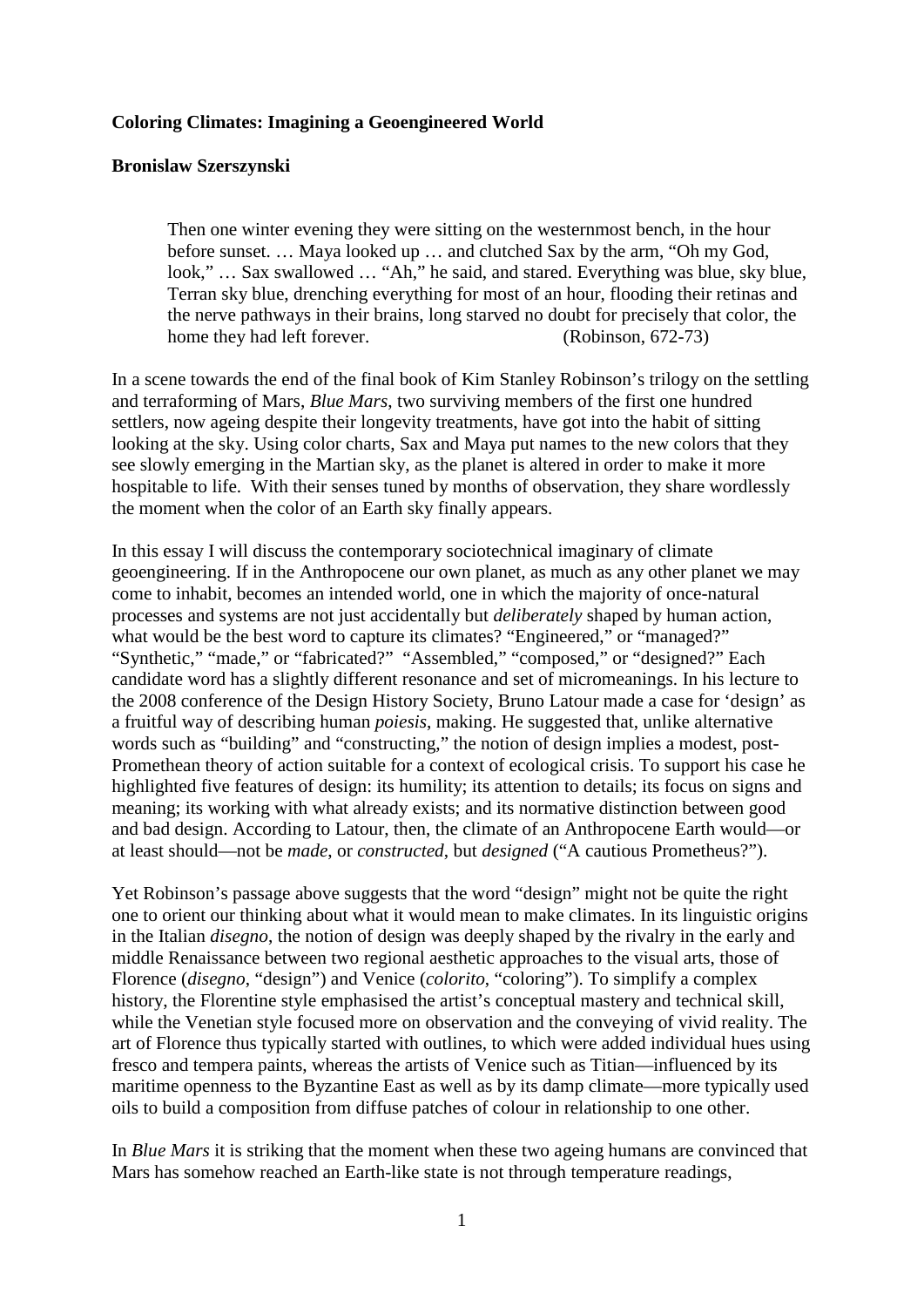atmospheric gas concentrations, or estimates of biomass but through an experience of color and then, not a technical matching of light frequencies but a visceral shock of recognition, the kind of speechless wonder that the ancient Greeks called *thaumazein*. In the end it is not the designing of Mars—the measuring of future sea levels, the building of colonies, the engineering of ecologies—but the emergent coloring of an evening sky that convinces the body that Mars has become a dwelling place for humans. This is why debates about geoengineering need to be informed by an environmental humanities sensibility. If humans ever come to make Earth climates, then we will need an expanded way of thinking about two things, both of which should inform the other: what it means to make or compose something, and what it would be like to live in a made or composed world.

## **Geoengineering and the Disciplines**

Geoengineering, or climate engineering, is a prospective suite of techniques to control the climate in order to counteract the warming effects of raised carbon dioxide levels in the Earth's atmosphere. Global climate control, as opposed to local, short-term weather control, was promoted by scientists such as John von Neumann and Edward Teller after World War II, during a period of heightened technological optimism and global sensibility. But it was an article by Nobel-prize-winning chemist Paul Crutzen in 2006 and a subsequent Royal Society report in 2009 that put geoengineering firmly on the research and policy agenda [\(Crutzen;](#page-7-1) [Royal Society\)](#page-8-1). Since then, scientific and "grey" publications have grown steadily [\(Belter and](#page-7-2)  [Seidel;](#page-7-2) [Oldham et al.\)](#page-8-2). Proposals under discussion generally fall into two classes: some techniques are about extracting  $CO<sub>2</sub>$  from the atmosphere, either biologically or chemically; others are about making the Earth more reflective, whether by spraying sulphate particles into the stratosphere or brightening tropospheric clouds or the Earth's surface, and thereby reducing the amount of solar energy getting through to warm the atmosphere.

Geoengineering can provoke strong reactions, for reasons which have deep cultural roots. It can seem Promethean in the extreme to claim to be able to manage something as vast and complex as the global atmosphere [\(Hamilton\)](#page-7-3). Proponents of the idea of a possible "good Anthropocene," in which humans would aspire to new levels of the Baconian project of the mastery of nature and an "age of humanity," often include geoengineering as a signature technology [\(e.g. Lynas\)](#page-8-3). Geoengineering was shaped by a post-WWII, cold-war, and ultimately military imaginary [\(Fleming "The climate engineers";](#page-7-4) Fleming *[Fixing the Sky;](#page-7-5)*  [Masco\)](#page-8-4), and can feel alienating and anti-democratic in character [\(Szerszynski et al.\)](#page-8-5). Perhaps prompted by these concerns, policy debates about geoengineering were quicker to try to incorporate non-technical or "social" issues than those around earlier technological controversies [\(Schäfer and Low\)](#page-8-6).

Yet the research literature is dominated by science and engineering [\(Oldham et al.\)](#page-8-2), and although there have been a number of interdisciplinary research projects on geoengineering, their style of interdisciplinarity has generally meant that natural-science framings of the issue still dominate [\(Szerszynski and Galarraga\)](#page-8-7). The critical social-science research that has been carried out is often motivated by a desire to correct this tendency, by pointing out the danger of adopting a narrow set of problem definitions and expert-analytical assessment methods [\(e.g. Bellamy et al.\)](#page-7-6), or by seeking to widen debates through techniques of public engagement [\(for a summary, see Bellamy and Lezaun\)](#page-7-7).

In the humanities, there have been publications about geoengineering in domains such as ethics (e.g. [Jamieson;](#page-7-8) [Gardiner\)](#page-7-9), political theory [\(e.g. Dalby\)](#page-7-10) and theology (e.g. [Clingerman;](#page-7-11)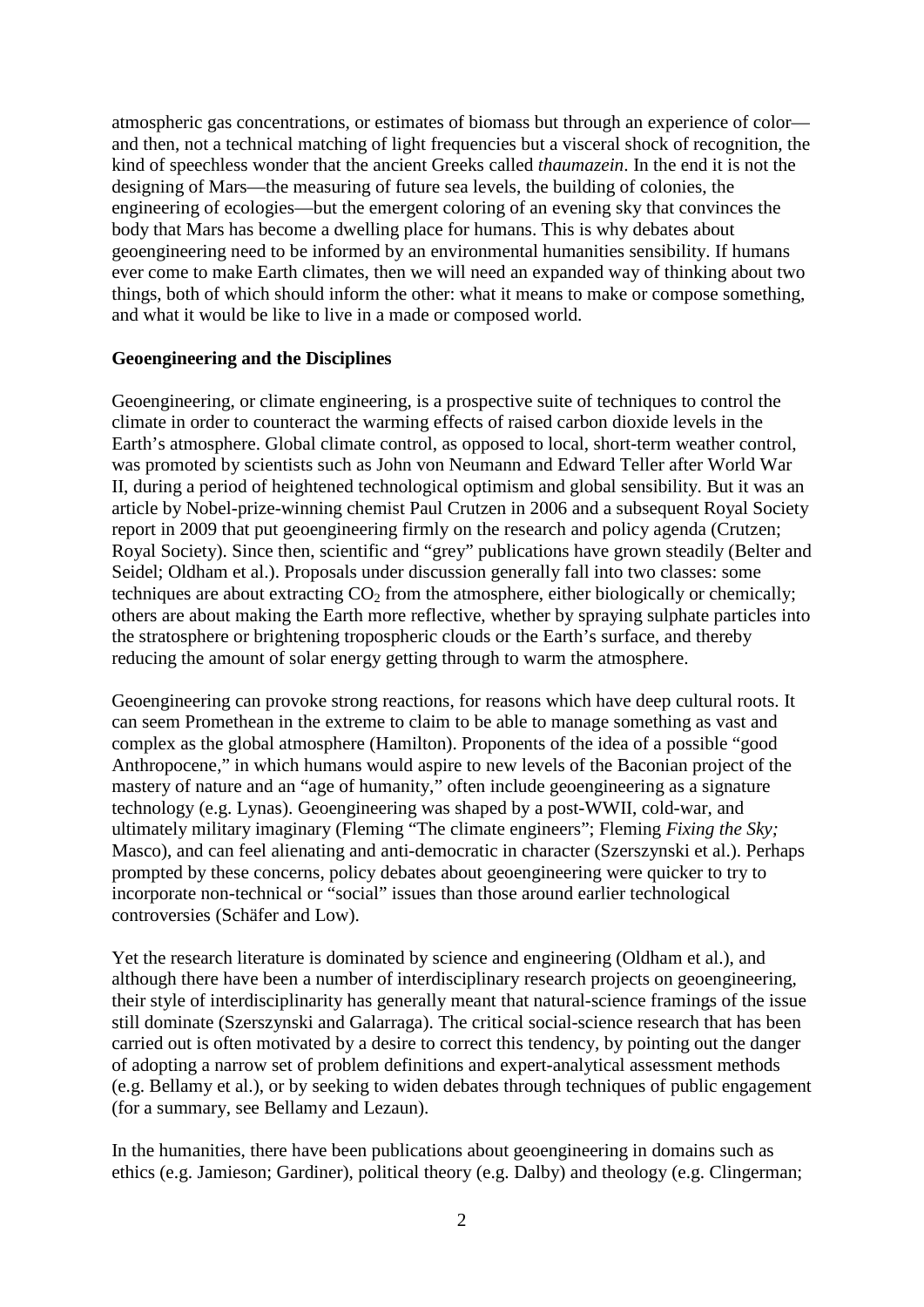[Kearnes\)](#page-7-12). Some leading public commentators on geoengineering have themselves drawn on philosophical and historical forms of reasoning to try to deepen the debate [\(Hamilton;](#page-7-3) [Hulme,](#page-7-13)  *[Can Science Fix Climate Change?](#page-7-13)*). Generally, contributions from the humanities have been deeply suspicious of geoengineering as a sociotechnical imaginary. But some have argued that it opens up a potentially interesting way of thinking about planetary politics, with Nigel Clark suggesting that it offers an opportunity "to imagine a new kind of geologic politics in which identity, citizenship, and governance are construed ... in the relation to a dynamic and stratified earth" [\(Clark, 2831\)](#page-7-14).

What happens when you look at an issue that has been largely framed by science and engineering, using social science techniques, but informed by a humanities sensibility? In the rest of this chapter I will reflect on a line of work that explores geoengineering as the 'making of worlds'—and not just in the sense that it would be the fabrication of climates. Geoengineering would involve us in a deeper complicity in processes of anthropogenic climate change in the guise of promising to halt it, and thereby engender a new kind of relation between humans and the weather [\(Szerszynski\)](#page-8-8). As Bill McKibben has argued, the meaning of everyday weather events has already changed due to unintended anthropogenic climate change: "Yes, the wind still blows—but no longer from some other sphere, some inhuman place" [\(McKibben, 44\)](#page-8-9). How much more would that be the case with intentional "climate control"? How would geoengineering color our relationship with the air, and what sort of world would it bring about?

# **Coloring the Sky**

In 2012 Maialen Galarraga and I published a philosophical paper on geoengineering. Using the term 'making' in an inclusive way to describe all forms of *poiesis*, the deliberate enforming of matter, we tried to approach making as something that has to be grasped as a whole rather than decomposed into a set of technical questions on the one hand and a set of ethical, political or aesthetic questions on the other. We drew on the philosophy of technology to develop three very different accounts of how making takes place, which we called respectively *production* (imposing existing forms onto matter), *eduction* (drawing forms out of the potentiality of matter), and *creation* (creating radically new forms by rearrangements of matter). We argued that each of these models of making implies a particular version of human agents and their responsibility, which in the case of geoengineering we called the "climate architect," the "climate artisan," and the "climate artist" respectively. These are not concrete individual people but archetypes that shape imaginations and actions and thus the way the future unfolds.

The *climate architect* is our name for the picture of the maker of climate that currently dominates the contemporary discourse of geoengineering. The climate architect is an idealised, imagined figure who 'designs' in advance the form that they want the climate to take; who can identify the process whereby they can provoke the climate to take it; and who can carry out that process and bring the matter of climate into the desired form (for more on this model of making, see Simondon, *[L'Individu et sa genèse physico-biologique, 48-9;](#page-8-10)*  [Protevi, 8\)](#page-8-11). This way of thinking about making climates is encouraged by the centrality of computer models in climate science, including geoengineering research, which has the effect of rendering climate as pure information *in silico*—as form stripped of matter. This dematerialised, formal climate can then be imagined as something that can be recombined with matter and thus made actual.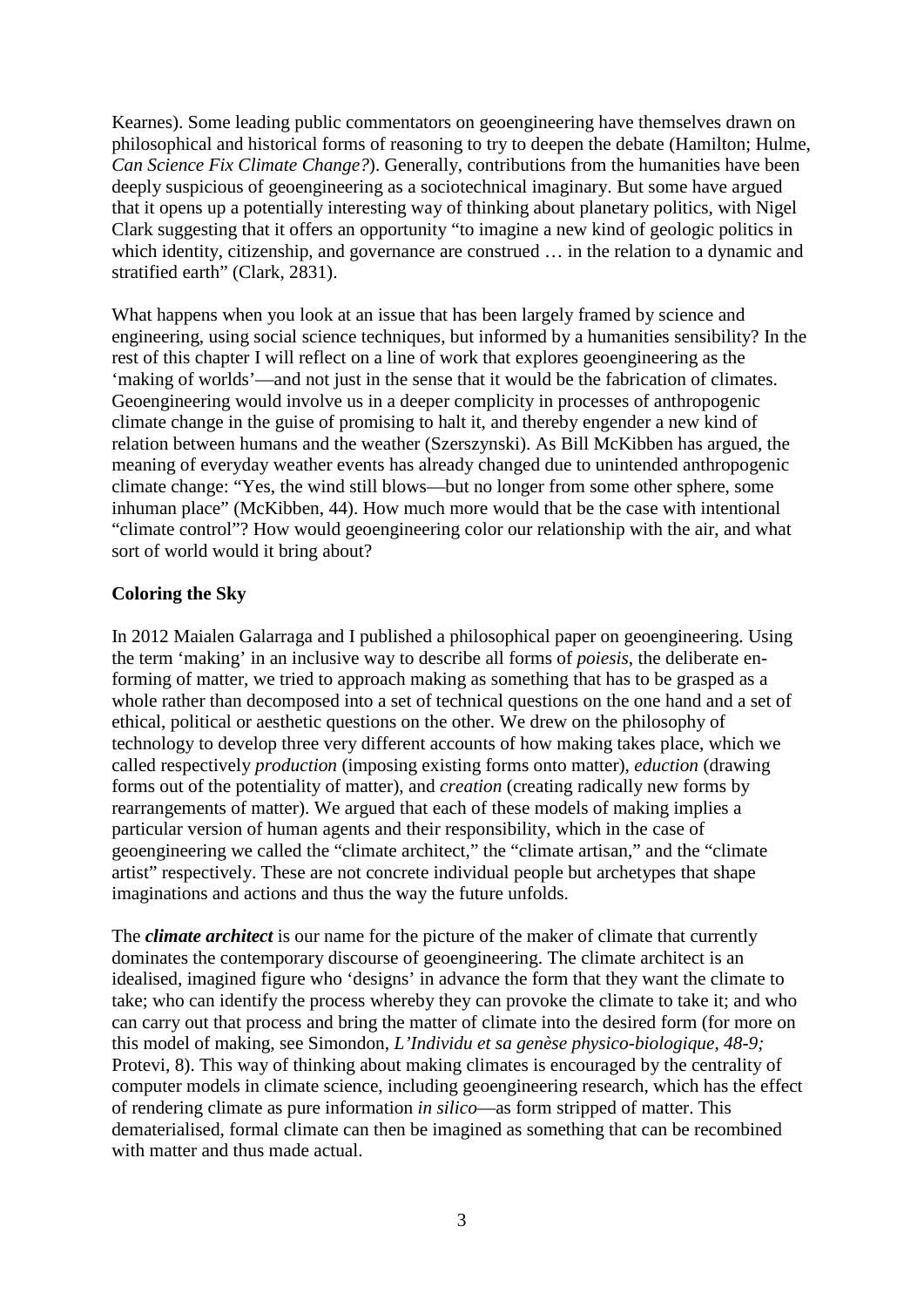But it is a mistake to imagine that a predetermined form can be imposed onto the metastable climate system. In Gilbert Simondon's well-known analysis of brick-making, the process of en-forming the clay with the help of a mould is dependent on the clay having been purified for example, by removing any clots or stones that would act as "parasitic singularities" and disrupt the process of en-forming (Simondon, *[Du mode d'existence des objets techniques,](#page-8-12)  [42](#page-8-12)*). Yet the climate, continually in formation, cannot be purified in this way. The uncertainties in climate models are not mere 'noise' to be erased, but the result of potentialities intrinsic to the way that the atmosphere maintains and develops its form over time, in interaction with incoming solar energy and the other dynamic 'compartments' of the Earth including the biosphere.

So secondly, we discussed an alternative way to imagine the making of climates, not "production" but "eduction": coaxing out the latent forms in matter. The imaginary figure who would make climates in this way, the *climate artisan*, would focus less on the final form to be taken by the climate than on the process whereby the en-forming of climate takes place. Adopting a greater humility towards the desires and tendencies of the more-than-human world, both biotic and abiotic, out of which climate occurs as a collective achievement, they would allow the 'form' of the made climate to emerge out of their interactions with matter. They would thus emphasise recursive learning, and treat computer models not as "truth machines" which reveal the future but as experimental arenas in which the beginnings of a "feeling for climate" might be cultivated.

But we suggested that even the artisanal approach has its limitations. As ideal types, neither the climate architect nor the climate artisan is oriented towards the radical novelty that making climates might entail. So we developed a third figure, the *climate artist*. This was a deliberately provocative move, in that a climate artist might become a 'climate auteur', even more hubristic than the climate architect about their capacity to design every feature of a geoengineered world, while also being unconstrained by the demands of technical effectiveness. But we tried to avoid this by loading onto this third figure an even greater set of responsibilities – not just to the final form of a made climate, or to the matter out of which it would be composed, but also to the way that major technological innovations like geoengineering can fundamentally alter the human condition. In our normative typology the climate artist would thus approach the making of climates as an act of "creation" in the sense used by Cornelius Castoriadis. For Castoriadis, "producing" artefacts in the sense discussed above is not really making anything new but merely imitating, because it is simply reproducing existing forms [\(Castoriadis, 197\)](#page-7-15). It is only if we create a new form or *eidos* that genuine novelty or "ontological genesis" occurs. Understanding making as creation also requires us to understand time as genuinely historical; just as some works of art inaugurate a new way of looking at the world – and even at earlier works of art – according to Castoriadis each new form of society is the emergence of a new *eidos*, or societal imaginary—a radically new way of organising thought and action. Being a "climate artist" would thus involve not only an artisanal awareness of the need to collaborate with one's material, but also an artistic awareness that making climate would inevitably involve creating *climatically novel states* climates and therefore biomes with no historical analogues—and also *historically novel states*: a new kind of society, with a new articulation of the atmosphere and how we relate to it.

The implications of this are profound. Both the climate architect and the climate artisan as we have imagined them assume that it is possible to maintain some kind of continuity and consistency between a goal formed in advance and the final achievement of a made climate.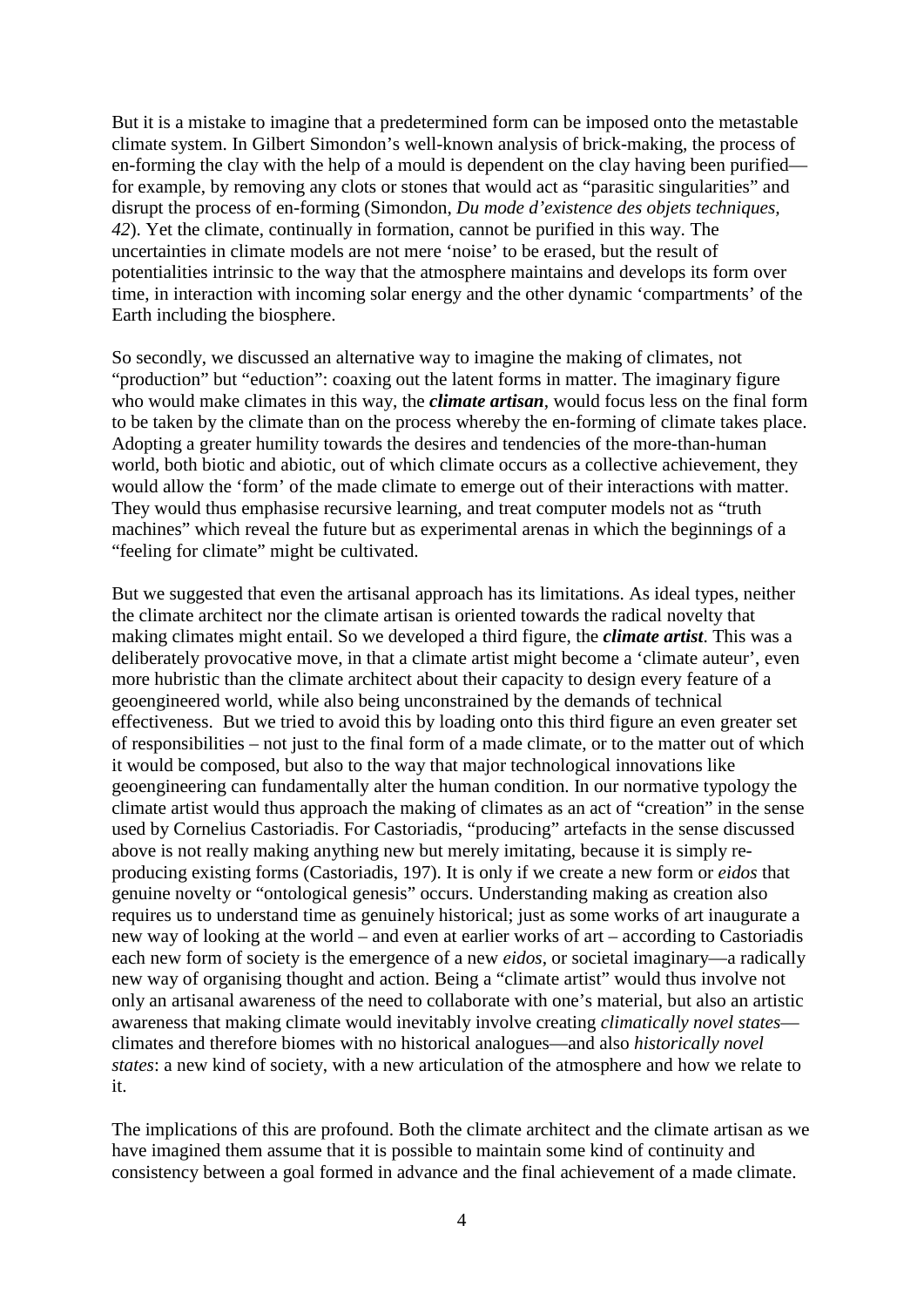But the climate artist would recognise that the creation of a new *eidos* produces a historical rupture, a new context in which ways of thinking and forming intentions can be utterly transformed. Seeing geoengineering as creation means that it could never simply be judged as a means to an end, and thus as capable of being deemed "successful" or "unsuccessful" by criteria set in advance in the way that is envisaged by most scientists and policy actors. Instead, its deployment would have "changed the end in changing the means" [\(Latour,](#page-8-13)  ["Morality and Technology", 252\)](#page-8-13); it would create a new kind of society, in which geoengineering would take on new meanings, be put to new uses, and be judged in new ways, and in which the very nature of climate, the sky, and the weather for us would be altered. This is where the sensibilities of *colorito* become relevant. Just as the great *colorito* paintings of the Renaissance, or the skies later painted by Turner, are concerned less with extensive outline and shape and more with intensive atmosphere, so too would the climate artist as we imagined them be concerned not so much with the achievement of specific climate parameters as with wider features of society, culture and subjectivity in a geoengineered world. To reflect on these aspects of climate engineering one has to move, as it were, from Florence to Venice, from tempera to oils.

## **Reflecting (on) the Sky**

If Sax and Maya were to look at the sky of a geoengineered Earth, what would they see? Perhaps stratospheric aerosol injection would have turned the deep blue skies of rural areas into a Parisian-style white haze—but also have made dramatic fiery sunsets like the Krakatoa-induced one painted by Edvard Munch in *The Scream* entirely routine. Perhaps continuous sprays of seawater droplets would have turned the grey stratocumulus clouds that flank western-facing continental coastlines a dazzling white—or, more disturbingly, the leaden monsoon skies of South Asia may have become less common. But let us also expand our gaze beyond the literally visual: what of the wider 'colors' of a geoengineered world? What kind of people and societies would live under and be illuminated by these altered skies? And might they view *all* weather events differently? I explored such questions in a project with the science and technology studies scholar Phil Macnaghten, in which we adapted public engagement methods in order to explore questions about the governability of geoengineering in the context of a collective, phenomenological exploration of what it would be like to live in a world shaped by geoengineering.

This approach was informed by the philosophy of technology and art as discussed above, but also by historical and sociological insights about technological change. Major shifts in technology are not simply the insertion of a new tool into an existing society; they change that society, subtly or drastically altering what people want and feel entitled to, and how social practices and social relations are organised [\(Nordmann\)](#page-8-14). If you change the *means*, you can change the *ends* [\(Latour, "Morality and Technology"\)](#page-8-13). We thus felt that asking the public what they thought about adding geoengineering to the existing world would be the wrong question, one which was likely to get us a familiar but misleading answer. By adding geoengineering to the world, you are likely to change that world in a profound way.

We carried out seven focus-group discussions in three UK cities in December 2011, each lasting three hours, and each with six to eight participants sharing a particular set of lifeworld characteristics. What first emerged was a phenomenon that is familiar from other studies of public attitudes to new technologies—"conditional acceptance." Participants expressed a reluctant acceptance of research into geoengineering as a necessary evil, given the geopolitical realities around emissions-reduction negotiations. But they were only happy for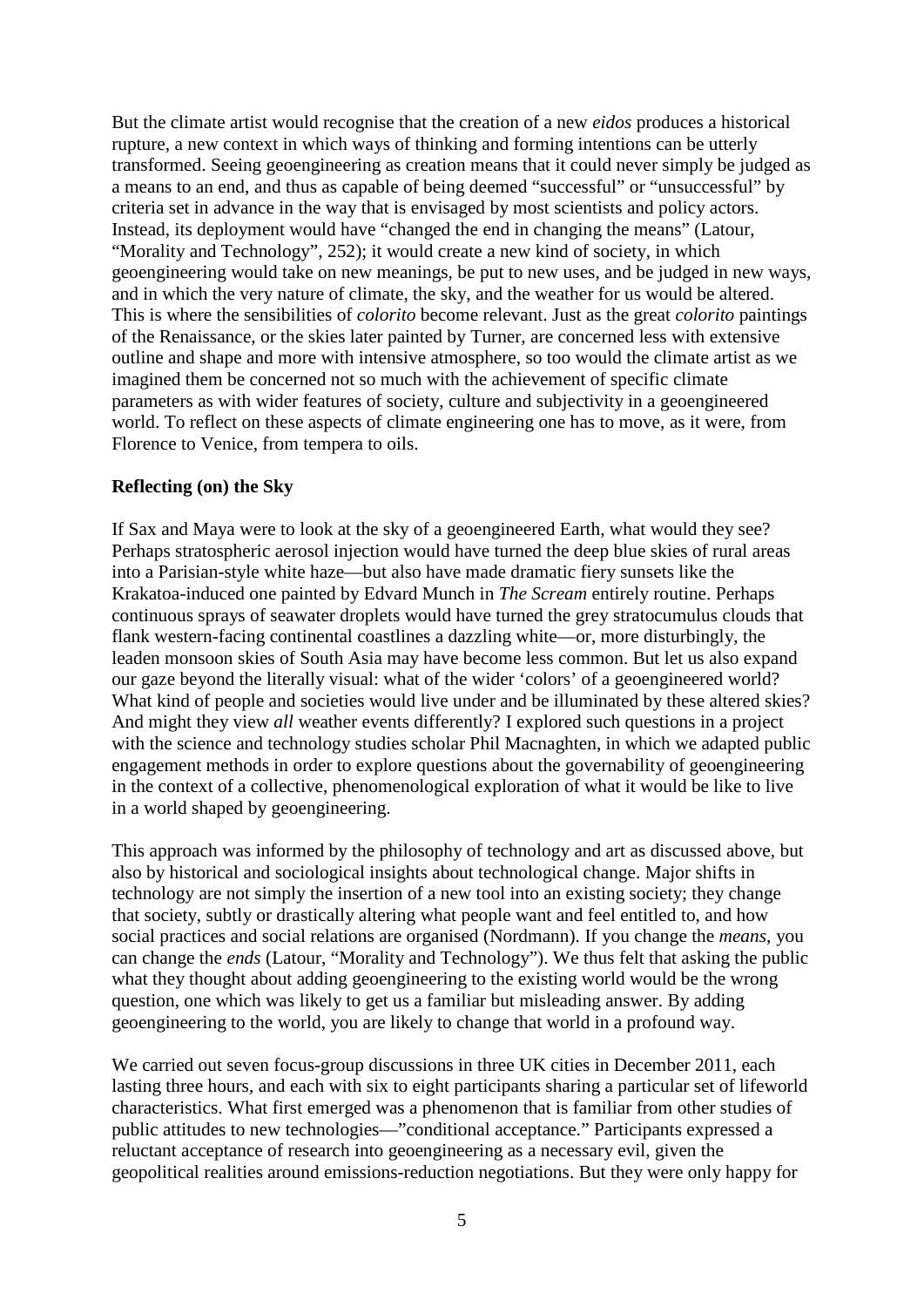this research to go ahead if they were given reason to have greater confidence in climate science, in geoengineering research, in geoengineering governance structures, and in wider political institutions.

We then asked our participants to put those conditions of acceptance—and the dominant imaginaries of key scientists, policy-makers, civil society actors involved in geoengineering debates—to a plausibility test by imagining future geoengineered worlds. Drawing on earlier experiments with storytelling techniques in public engagement about the future [\(Roberts\)](#page-8-15), participants were encouraged to imagine the worlds that might be brought about by these technologies—their political economy, their institutions, their inhabitants, their lifeworld. Thus, rather than asking them to accept or reject the implicit imaginaries of policy makers and scientists, they were encouraged to carry out their *own* imaginings; and rather than simply picturing geoengineering as being added to the world that is, they tried to render the interconnected colors of a geoengineering world.

In such a world, in which the reality of geoengineering had percolated through to many aspects of society and culture, the "climate architect" imaginary of policymakers became implausible. In a geoengineering world, the existing problems identified with the public meanings of climate mitigation—alienation, dependence on science, and truth claims that are seen as at odds with the everyday experience of the limits of human knowledge and control [\(Wynne\)](#page-8-16)—were intensified. And the possible side effects of geoengineering that were highlighted were not confined to the realm of the physical; our visioning exercises enabled us to paint a picture of a world in which immense challenges were being posed to the institutions of liberal democratic politics.

We summarised and expanded on these in a subsequent paper [\(Szerszynski et al.\)](#page-8-5). We argued firstly that with geoengineering the attribution of cause and effect, and of liability and accountability, would be impossible to carry out in any definitive way, putting strains on the international system and further politicising scientific knowledge in ways that would impact on the broader politics of climate change [\(see Hulme, "Climate intervention schemes" for an](#page-7-16)  [imaginative rendering of a possible geoengineered future\)](#page-7-16). Secondly, we suggested that, because the emerging "social constitution" of geoengineering—its implied social relations would be global in scale and technocratic in character, it would be experienced as incompatible with democratic control. Thirdly, we argued that, in the transition to a world of 'made' climates, the relationship between intention, deployment, and consequences would always be unstable: a new, geoengineered and geoengineering world would be one with new senses of possibility, in which geoengineering technologies would be used for new purposes such as improving agricultural yields or undermining regimes, leading to new kinds of conflict and controversy. Fourthly, we suggested that geoengineering would become conditioned by economic forces, with artificial markets, promissory, "vision-based" dynamics and "bubbles" of hope and hype, generating further problematic effects on the practice and authority of science. The novelty of a geoengineered world when fully imagined thus lie not just in the geophysical realm, nor in the felt subjective experience of the weather, but also in the geopolitical sphere.

## **Conclusion**

We have seen that geoengineering raises complex issues about the unfolding of sociotechnical futures, ones for which a narrow "climate architect" imaginary is inadequate. Yet in the mainstream debates about geoengineering, it is still that very imaginary which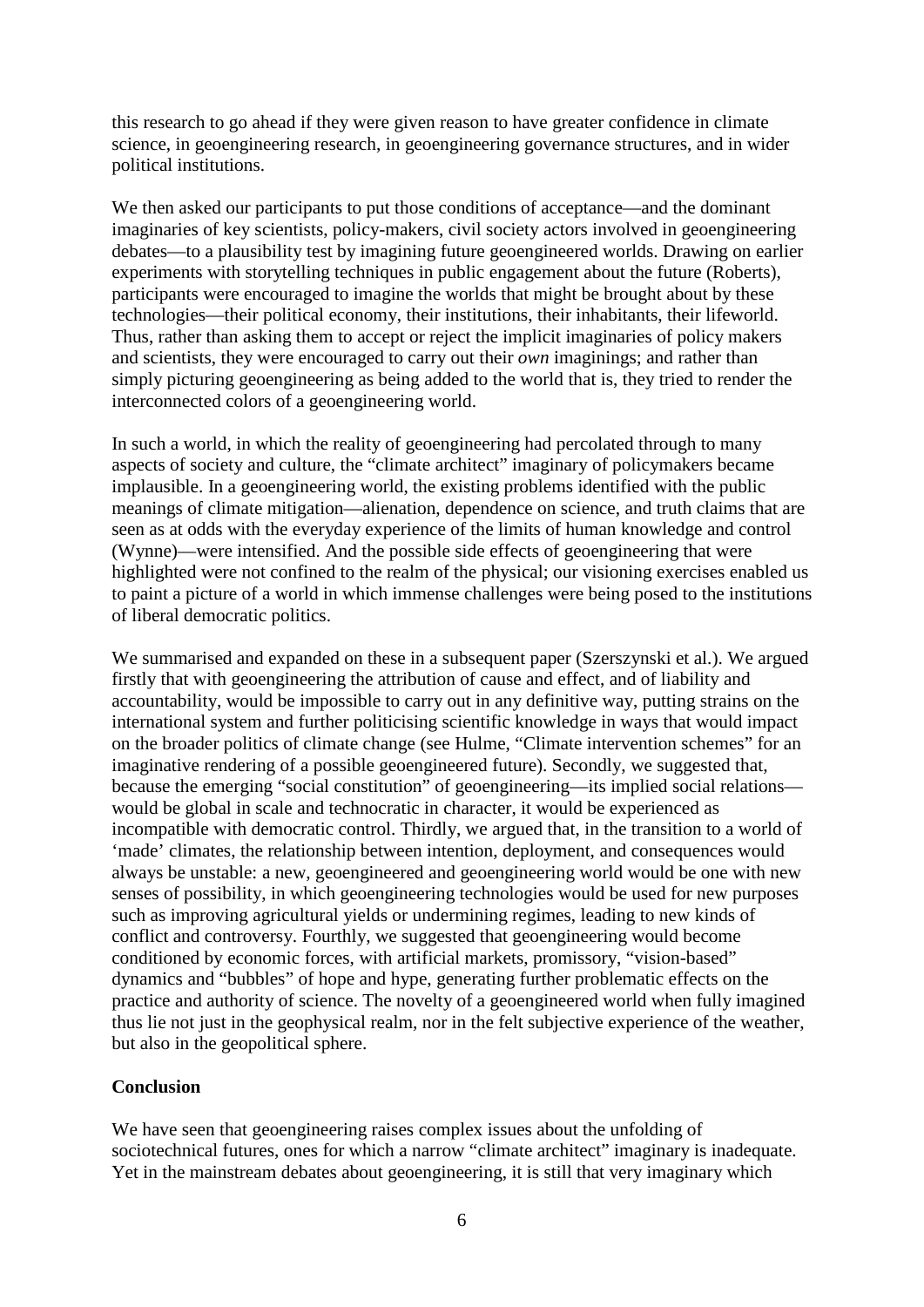prevails. If we genuinely want creatively to explore the space that geoengineering has opened up for new forms of politics suitable for living on a dynamic planet, we will have to develop a broader palette of imaginaries. For a start, we will need to explore more artisanal techniques of climate alteration, with very different implied social relations – for example, locally implemented and easily reversible "soft geoengineering" techniques such as building soils and increasing the reflectance of cities [\(Olson\)](#page-8-17), or more "enchanted" options such as rewilding landscapes and creating biophilic cities [\(Buck\)](#page-7-17). But we also need a sense of climate responsibility with deeper and richer hues, a wider culture of climate artistry.

Where can we find the sort of cultural politics of climate-making that could generate the reflections that we need? Geoengineering has featured in popular news media, but coverage has been limited both in scale and in the range of narratives and metaphors deployed [\(Luokkanen, Huttunen and Hildén\)](#page-8-18). In wider popular culture it has received more sustained and complex treatment. It figured prominently in the 1982 graphic novel *Le Transperceneige* [\(Lob and Rochette\)](#page-8-19), later translated into English and adapted as the 2013 film *Snowpiercer* [\(Bong\)](#page-7-18), though this focused more on the (in this case disastrous) possible after-effects of geoengineering. The kind of judgements that would be involved in real-time climate modification itself have been foregrounded in a number of interactive games. In the computer game *Fate of the World* [\(Red Redemption\)](#page-8-20), players can try out various options including geoengineering in order to reduce or adapt to global warming over the period of two centuries [\(Red Redemption\)](#page-8-20). In the transmedia role-playing game *Bluebird*, sponsored by the Australian Broadcasting Corporation in 2010, Bluebird was the name of a "rogue" geoengineering project initiated by fictional billionaire "Harrison Wyld;" players were able to live life for six weeks as if geoengineering was really happening and could engage in the struggle between the "Go Bluebird" PR campaign and the "Stop Bluebird" group set up by whistlebower "Kyle Vandercamp." Artists such as Bigert & Bergström, Karolina Sobecka and Weather Permitting have also produced works that raise more open-ended questions about what a geoengineered world would be like.

If we do ever come to make climates, it will never be the simple commanding of matter, since it will entangle us even more deeply in the endless becoming of the more-than-human world. Making climates will thus have to be a form of what Tim Ingold calls "textilic" rather than "architectonic" making, "a weaving of, and through, active materials" [\(Ingold, 93\)](#page-7-19). But it will also have to be sensitive to the ontological dimension of making climates, which will necessarily be more than the mere rearrangement of existing elements; it will be the creation of a new world, in which the very nature of air as "matter-that-takes-form" will have been altered. We may never be able to "design" a planet—but we may yet come to "color" one and, if so, we should learn to do it well.

*Note*: I am particularly grateful to Maialen Galarraga and Phil Macnaghten, my primary collaborators in the research discussed in this chapter, for all the conversations we have had over the years, without which my thinking about geoengineering would have been much the poorer. I also thank Monika Bakke, Holly Buck, Forrest Clingerman, Alan Cottey, Matt Edgeworth, Andrea Gammon, Ursula Heise, Anne Kull, Michelle Niemann, Lisa Sideris and Heather Sullivan for extremely helpful comments on an earlier draft.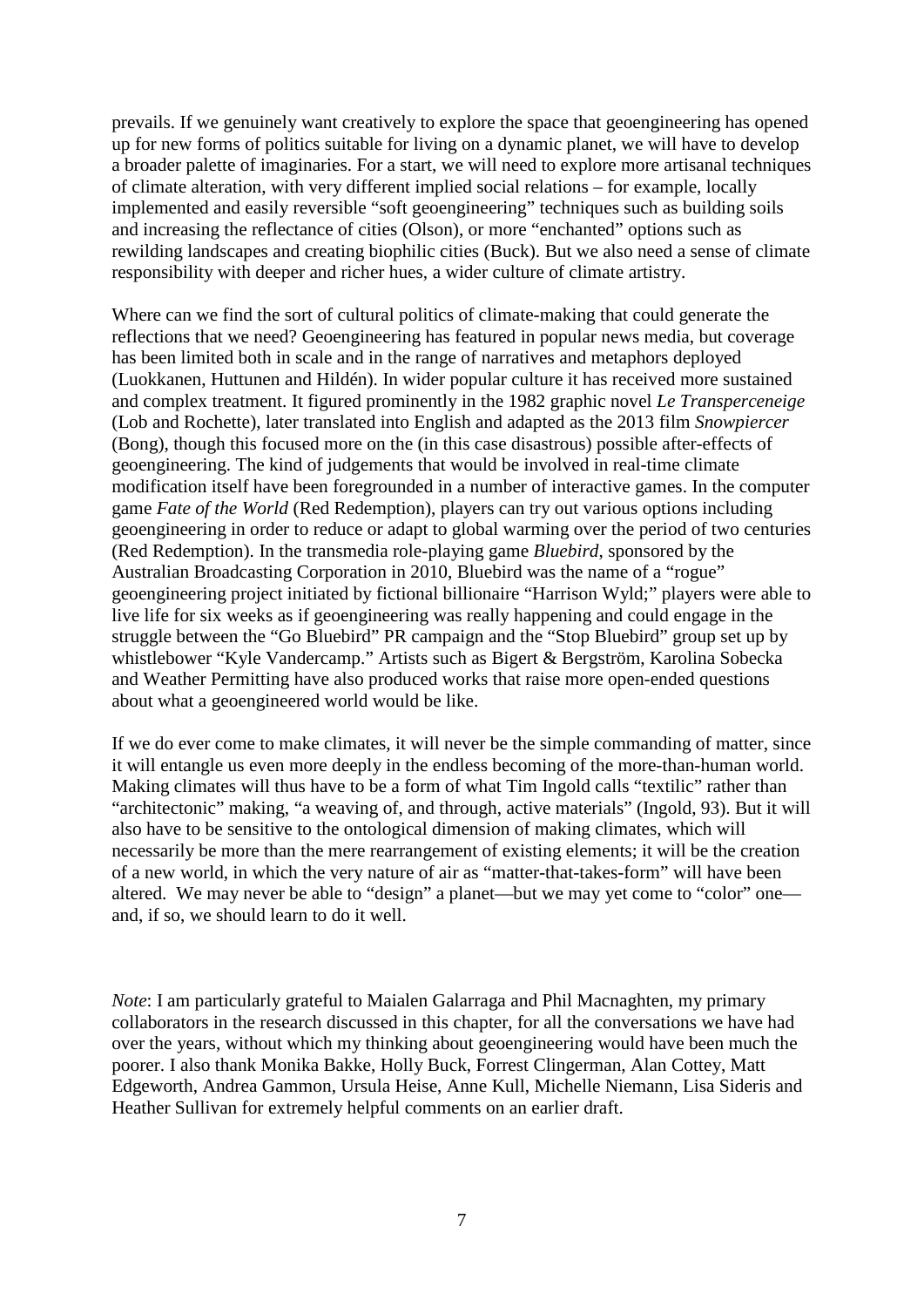### **Works Cited**

- <span id="page-7-6"></span>Bellamy, Rob, Jason Chilvers, Naomi E. Vaughan, and Timothy M. Lenton. "A review of climate geoengineering appraisals." *Wiley Interdisciplinary Reviews: Climate Change*  3.6 (2012): 597-615. Print.
- <span id="page-7-7"></span>Bellamy, Rob, and Javier Lezaun. "Crafting a public for geoengineering." *Public Understanding of Science* (2015): 1-16. Print.
- <span id="page-7-2"></span>Belter, Christopher W. , and Dian J. Seidel. "A bibliometric analysis of climate engineering research." *Wiley Interdisciplinary Reviews: Climate Change* 4.5 (2013): 417-27. Print.
- <span id="page-7-18"></span>*Snowpiercer*. Dir. Bong, Joon-Ho. 2013. Movie. CJ Entertainment.
- <span id="page-7-17"></span>Buck, Holly Jean. "On the possibilities of a charming Anthropocene." *Annals of the Association of American Geographers* 105.2 (2014): 369-77. Print.
- <span id="page-7-15"></span>Castoriadis, Cornelius. *The Imaginary Institution of Society*. Trans. Blamey, Kathleen. Cambridge: Polity Press, 1987. Print.
- <span id="page-7-14"></span>Clark, Nigel. "Geoengineering and geologic politics." *Environment and Planning A* 45.12 (2013): 2825-32. Print.
- <span id="page-7-11"></span>Clingerman, Forrest. "Geoengineering, theology, and the meaning of being human." *Zygon: Journal of Religion and Science* 49.1 (2014): 6-21. Print.
- <span id="page-7-1"></span>Crutzen, Paul J. "Albedo enhancement by stratospheric sulfur injections: a contribution to resolve a policy dilemma?" *Climatic Change* 77.3-4 (2006): 211-20. Print.
- <span id="page-7-10"></span>Dalby, Simon. "Geoengineering: the next era of geopolitics?" *Geography Compass* 9.4 (2015): 190-201. Print.
- <span id="page-7-4"></span>Fleming, James Rodger. "The climate engineers: playing God to save the planet." *Wilson Quarterly* 31.2 (2007): 46-60. Print.
- <span id="page-7-5"></span>---. *Fixing the Sky: The Checkered History of Weather and Climate Control*. New York: Columbia University Press, 2010. Print.
- <span id="page-7-9"></span>Gardiner, Stephen. "Is "arming the future" with geoengineering really the lesser evil? Some doubts about the ethics of intentionally manipulating the climate system." *Climate Ethics: Essential Readings*. Eds. Gardiner, Stephen, et al. Oxford: Oxford University Press, 2010. 284-314. Print.
- <span id="page-7-3"></span>Hamilton, Clive. *Earthmasters: The Dawn of the Age of Climate Engineering*. New Haven, CN: Yale University Press, 2013. Print.
- <span id="page-7-13"></span>Hulme, Mike. *Can Science Fix Climate Change?: A Case Against Climate Engineering*. Oxford: Polity, 2014. Print.
- <span id="page-7-16"></span>---. "Climate intervention schemes could be undone by geopolitics". 2010. *Yale Environment 360*. 27 September 2015.

[<http://e360.yale.edu/feature/climate\\_intervention\\_schemes\\_could\\_be\\_undone\\_by\\_ge](http://e360.yale.edu/feature/climate_intervention_schemes_could_be_undone_by_geopolitics/2283/%3e) [opolitics/2283/>.](http://e360.yale.edu/feature/climate_intervention_schemes_could_be_undone_by_geopolitics/2283/%3e)

- <span id="page-7-19"></span>Ingold, Tim. "The textility of making." *Cambridge Journal of Economics* 34.1 (2010): 91- 102. Print.
- <span id="page-7-8"></span>Jamieson, Dale. "Ethics and intentional climate change." *Climatic Change* 33.3 (1996): 323- 36. Print.
- <span id="page-7-12"></span>Kearnes, Matthew. "Miraculous engineering and the climate emergency: climate modification as divine economy " *Technofutures, Nature and the Sacred: Transdisciplinary Perspectives*. Eds. Deane-Drummond, Celia, Sigurd Bergmann and Bronislaw Szerszynski. Farnham: Ashgate, 2015. 219-37. Print.
- <span id="page-7-0"></span>Latour, Bruno. "A cautious Prometheus? A few steps toward a philosophy of design (with special attention to Peter Sloterdijk)." *Networks of Design*. Eds. Hackney, Fiona,